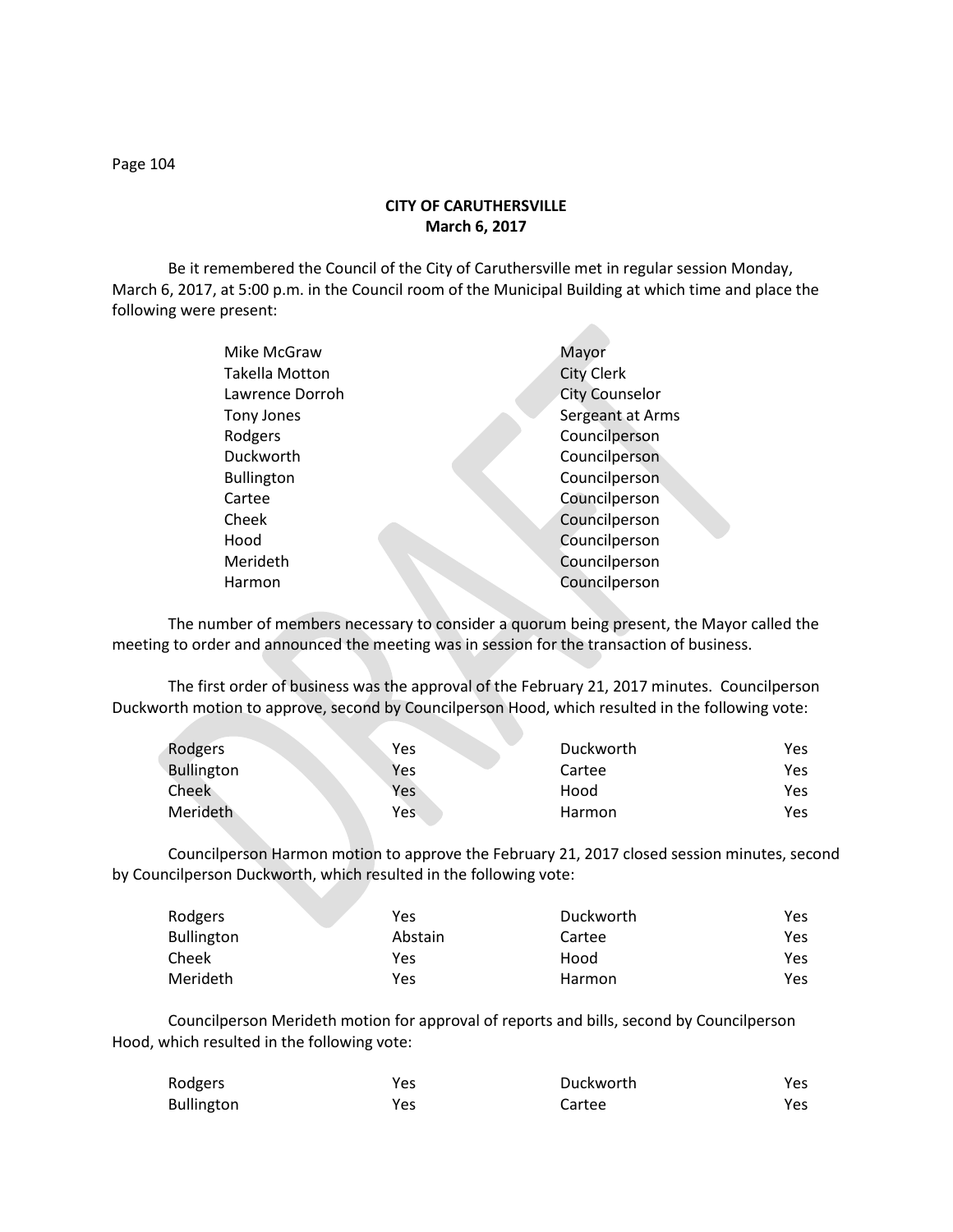| Cheek    | Yes | Hood   | Yes  |
|----------|-----|--------|------|
| Merideth | Yes | Harmon | Yes. |

Unfinished business; Councilperson Duckworth reported that Counselor Dorroh was reviewing the employee handbook. They would like to have a working session with the rest of the Council between the second meeting in March and the first meeting in April.

Mayor's report; Daylight Savings Time will occur Sunday at 2:00a.m., the time will spring forward one hour. The HVAC system at the Diane Recreation Center is near completion, final walk through will be the week of March 20, 2017. Ameren's proposed rate increase of \$8.77/mo. for residential users is awaiting the Missouri Public Service ruling. It was anticipated that the financial funding package for the Marlar Loop would be provided by the week of March 6, 2017. The Department of Economic Development has a new management team, and everything is on hold for now. Jim Rosen and Jeff Montgomery are continuing their efforts to locate a tenant for the Wall Mart building. The Economic team is also continuing with their efforts in coming up with ideas for economic growth for the community. Jeff Eakes, architectural engineer with A2H will meet with Councilpersons Cartee and Cheek March 13, 2017 to discuss options for the Cupples roof. The Gayoso Chapter of the Daughters of the American Revolution is dedicating a flag and flagpole in honor of the 100<sup>th</sup> anniversary of the El Camino Real Trail.

Police & Fire; Nick Cartee reported one fire call between February 28, 2017 and March 6, 2017 as follows: 2/8/17; Smoke scare due to cooking at Riverview apartments. Three fire inspections were conducted during the past two weeks. Training for the month of February was a Pre-plan and walk through at the Caruthersville Middle School, and 18 firefighters were present. The Caruthersville School District is inviting the community to participate in a Safe Room Tornado Drill March 7, 2017 from 4:00 p.m. until 5:00 p.m. The residents may come by the Elementary or Middle Schools to learn more about where to go when a tornado warning has been issued. The Humane Shelter report from February 1, 2017 through February 28, 2017 is as follows: intake; 17 dogs and 2 cats, owner's pickup; 4 dogs, gave to rescue; 5 dogs, euthanization; 4 dogs and 3 cats, recovery of deceased; 3 dogs and 4 cats, traps;3 cats. Wildlife; 20 deceased squirrels and 2 trapped, 10 deceased rabbits, 41 skunks trapped and 8 deceased, 10 deceased opossums and 15 trapped, and 2 snakes.

Terry Rushing; reported on the daily operations of the Street department, there were a lot of limbs and debris after the high winds. They also assisted with two sewer taps. The signs for the 1 way for the Middle School should be in at any time. The transfer station for Pemiscot County is back in operation. Rushing asked for the approval of John Chittenden being contracted to do drainage for West  $19<sup>th</sup>$  St. and East  $9<sup>th</sup>$  St., which was budgeted. Councilperson Harmon motion to get the project started, second by Councilperson Cartee, which resulted in the following vote:

| Rodgers    | Yes | Duckworth | Yes |
|------------|-----|-----------|-----|
| Bullington | Yes | Cartee    | Yes |
| Cheek      | Yes | Hood      | Yes |
| Merideth   | Yes | Harmon    | Yes |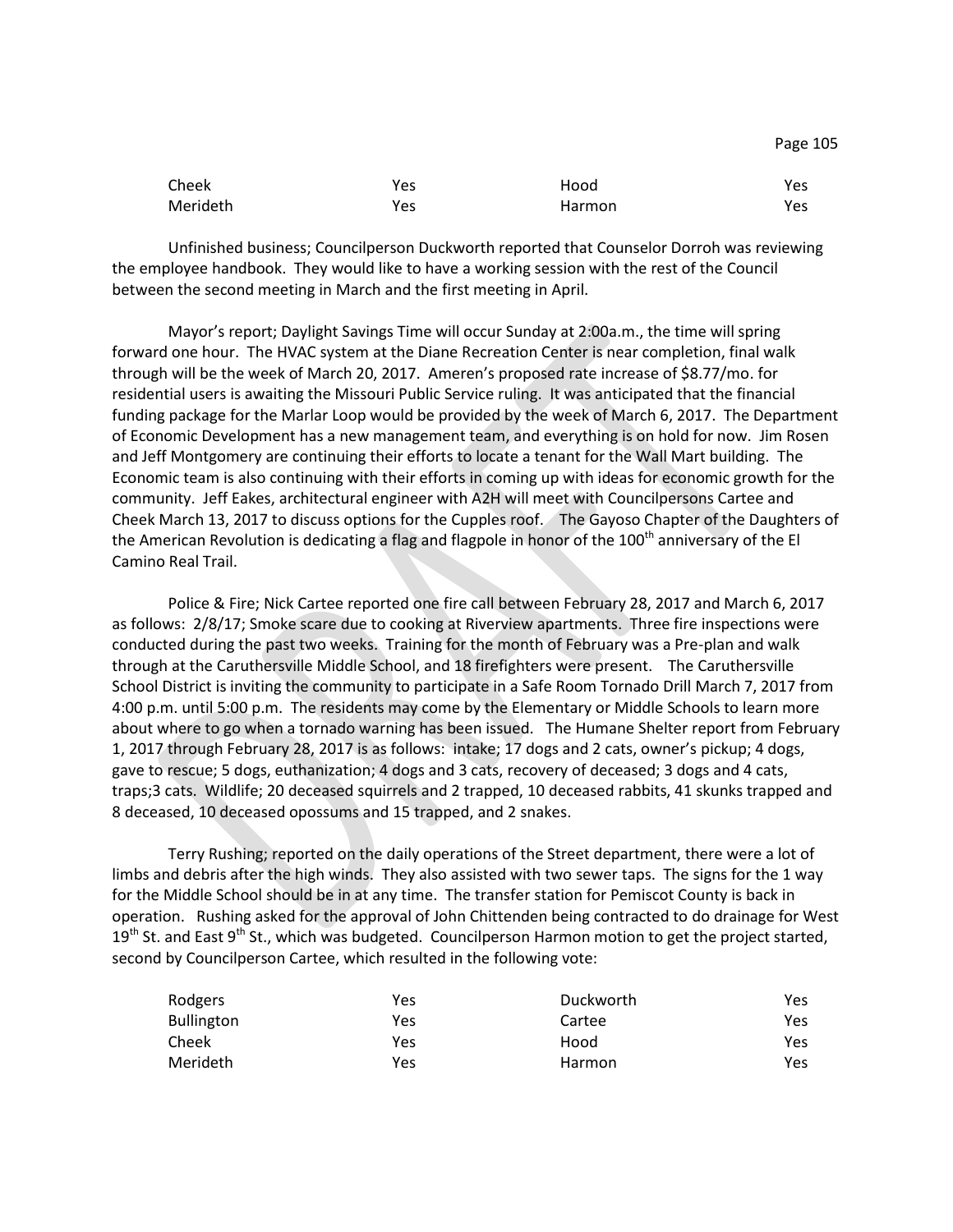#### Page 106

Terry Rushing also asked for approval of getting estimates for the following streets: E.  $10^{th}$  from Ward to Eastwood, Walker from 7th to 15<sup>th</sup> St., and Riverfront Dr. Walker entrance to Ward entrance. Councilperson Cartee inquired of Moreland Dr., and Rushing stated he had it for the next year's budget. Councilperson Harmon motion to approve the estimates, second by Councilperson Cartee, which resulted in the following vote:

| Rodgers           | Yes | Duckworth | Yes |
|-------------------|-----|-----------|-----|
| <b>Bullington</b> | Yes | Cartee    | Yes |
| Cheek             | Yes | Hood      | Yes |
| Merideth          | Yes | Harmon    | Yes |

There were 4 building permits issued, and 1 notice of abate nuisance. Rushing stated that he was working with 2 property owners to sign and consent to abate the nuisance. There was also 1 building inspection and 2 house inspections. The airport had an inspection of its fuel system. Mid Continent's hydraulic line and vent pipes were repaired also.

Councilperson Harmon made mention of a contingency plan needing to be in place in the event the casino ever closed. The loss of gaming revenue would put the City in a very vulnerable position. It was concurred that a contingency plan needed to part be of the annual review.

Teresa Tidwell; reported that there were over 50 children participating in the Dr. Seuss Storytime. Ms. Tidwell is preparing for a grant for 7 I pads to be used for the children this summer to free up the computers for the adult patrons.

Water & Sewer; The bills that were paid before the 8<sup>th</sup> last month showed up on the current bill as a past due balance. The corrections are being made as the patrons pay their bills. Debit/Credit cards are now being accepted over the phone or when a patron comes in. Online bill pay is still not an option; it should be corrected by the end of the week. Paul Shaw stated that there will be a press release sent to the newspaper, radio, and TV stating the issues and corrections.

Business from the floor; Ronnie Lockridge addressed the Council again about the church property on 14<sup>th</sup> and Vest. Mud is being slung from the City's property adjacent to Mt. Carmel from someone doing donuts. The church members are requesting for a barrier to be put up on the City's property to avoid the problem. Temporarily, railroad tires will be put in until a permanent solution is installed within two weeks.

Matt Morgan was concerned about the possibility of a law being passed that would have an establishment with a liquor license being 300 ft. from a church or school as opposed to the 100 ft. currently. Counselor Dorroh stated that as long as the liquor license was granted before the law is changed it would be grandfathered in. It also could be drafted as such that with existing liquor establishments a license could be transferred or given to succeeding operators.

Dawn Jordan inquired of the ordinance that was requested for the Liveable Streets initiative, to be underway. Councilperson Merideth stated that the Council would have to decide if they wanted the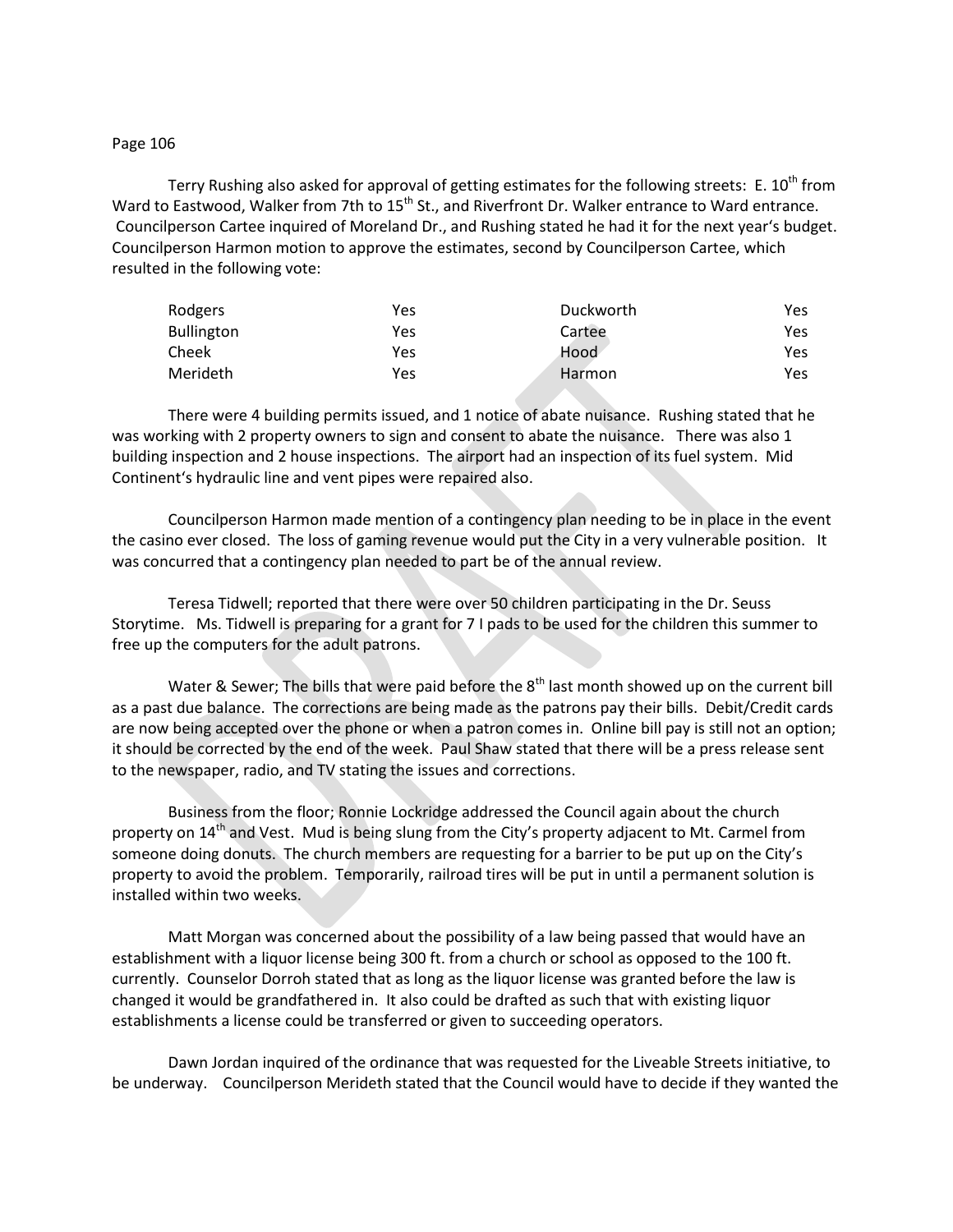project to take place, Counselor would have to review the sample ordinance, draft one, and then the Council would have to vote.

Introduction to bills; Counselor Dorroh introduced a bill for dry nightclub establishments which ties the license to the premises, and institute timeframes of operation for teen or adult nightclubs. The ordinance itself is lengthy, and can be found on the website or copy provided by the City Collector when one applies for the license. With the posting of the ordinance beforehand Councilperson Harmon motion for the first reading by title only, second by Councilperson Bullington as follows:

### **BILL NO. 2017-03 ORDINANCE NO. 2017-03**

## **AN ORDINANCE PROVIDING FOR LICENSURE AND REGULATION OF DRY NIGHTCLUBS**

Councilperson Harmon motion for the second reading of Bill No. 2017-03, second by Councilperson Hood. The question before the Council now is shall Bill No. 2017-03 to be known as Ordinance No. 2017-03 pass and become law, which resulted in the following vote on said question to wit:

| Rodgers           | Yes | <b>Duckworth</b> | Yes |
|-------------------|-----|------------------|-----|
| <b>Bullington</b> | Yes | Cartee           | Yes |
| Cheek             | Yes | Hood             | Yes |
| Merideth          | Yes | Harmon           | Yes |

The next ordinance is the request made by Jeff Montgomery to vacate Thompson Rd. back to the property owners. Councilperson Cartee motion for the first reading, second by Councilperson Harmon as follows:

### **BILL NO. 2017-04 ORDINANCE NO. 2017-04**

# **AN ORDINANCE TO VACATE ALL OF THE DEDICATED BUT UNDEVELOPED RIGHT-OF-WAY FOR THOMAS STREET IN THE GREENWELL PHASE I SUBDIVISION OF THE CITY OF CARUTHERSVILLE**

WHEREAS, a request was made to the the City Council of the City of Caruthersville, Missouri to vacate the dedicated but undeveloped right of way for Thomas Street; and

WHEREAS, the council finds and declares that due to the sale of property at the termination of the undeveloped right-of-way there is no longer any need for the dedicated right-of-way vacate

pursuant to this ordinance and deems it necessary and expedient to vacate said dedicated rightof-way in compliance with Section 88.637 RSMo;

NOW THEREFORE, BE IT ORDAINED BY THE CITY COUNCIL OF THE CITY OF CARUTHERSVILLE, ]MISSOURI AS FOLLOWS: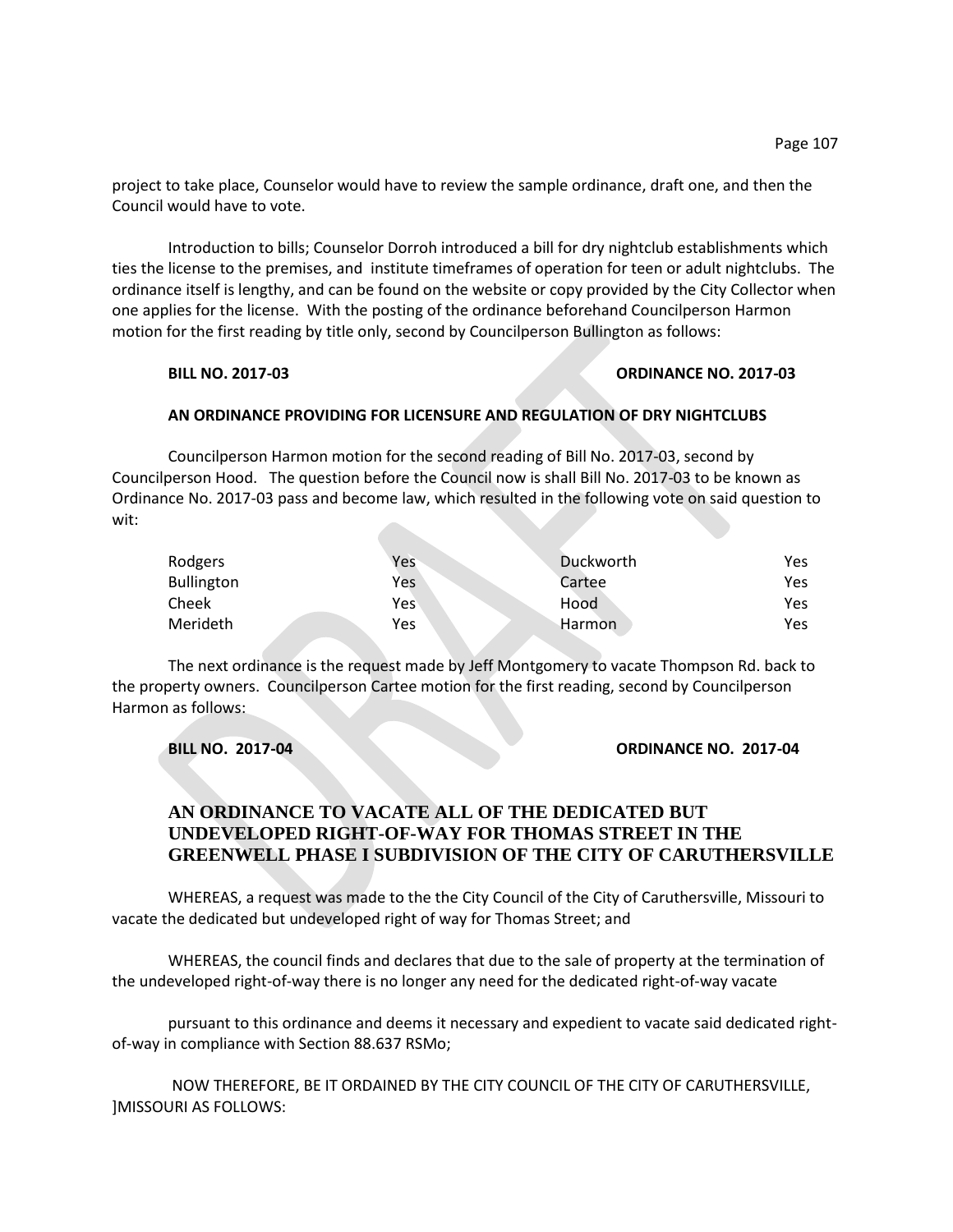Page 108

Section 1. All of the dedicated right-of-way for Thomas Street located in the Greenwell Phase I Subdivision to the City of Caruthersville, the dedication of which is recorded in Plat Cabinet A, Plat No. 209, in the office of the Recorder of Deeds of Pemiscot County, Missouri, be and the same is hereby vacated pursuant to §88.637 RSMo.

Page 108

Section 2. The above-described and vacated Thomas Street shall revert to the owners of the adjacent lots in fee simple absolute pursuant to Section 88.637 RSMo.

Section 3. That a copy of this ordinance be duly certified and filed for record in the office of the Recorder of Deeds, Pemiscot County, Missouri.

Section 4. That all ordinances or parts of ordinances in conflict herewith are hereby expressly repealed.

Section 5. That this ordinance shall be in full force and effect from and after its date of passage and approval.

READ TWO TIMES, PASSED AND APPROVED this 6<sup>th</sup> day of March, 2017.

Mike McGraw, Mayor

 $\overline{\phantom{a}}$  , where  $\overline{\phantom{a}}$ 

ATTEST:

Takella Motton, City Clerk

 $\overline{\phantom{a}}$  , where  $\overline{\phantom{a}}$ 

## **CERTIFICATION**

I, Takella Motton, City Clerk of the City of Caruthersville, Missouri, do hereby certify that the foregoing is a true and correct copy of Ordinance No. 2017-04 which was duly passed and approved on March 6, 2017 and that said ordinance has been recorded in the Minute Book of the City Council on Page \_\_\_\_\_\_\_\_.

\_\_\_\_\_\_\_\_\_\_\_\_\_\_\_\_\_\_\_\_\_ (CITY SEAL) Takella Motton, City Clerk